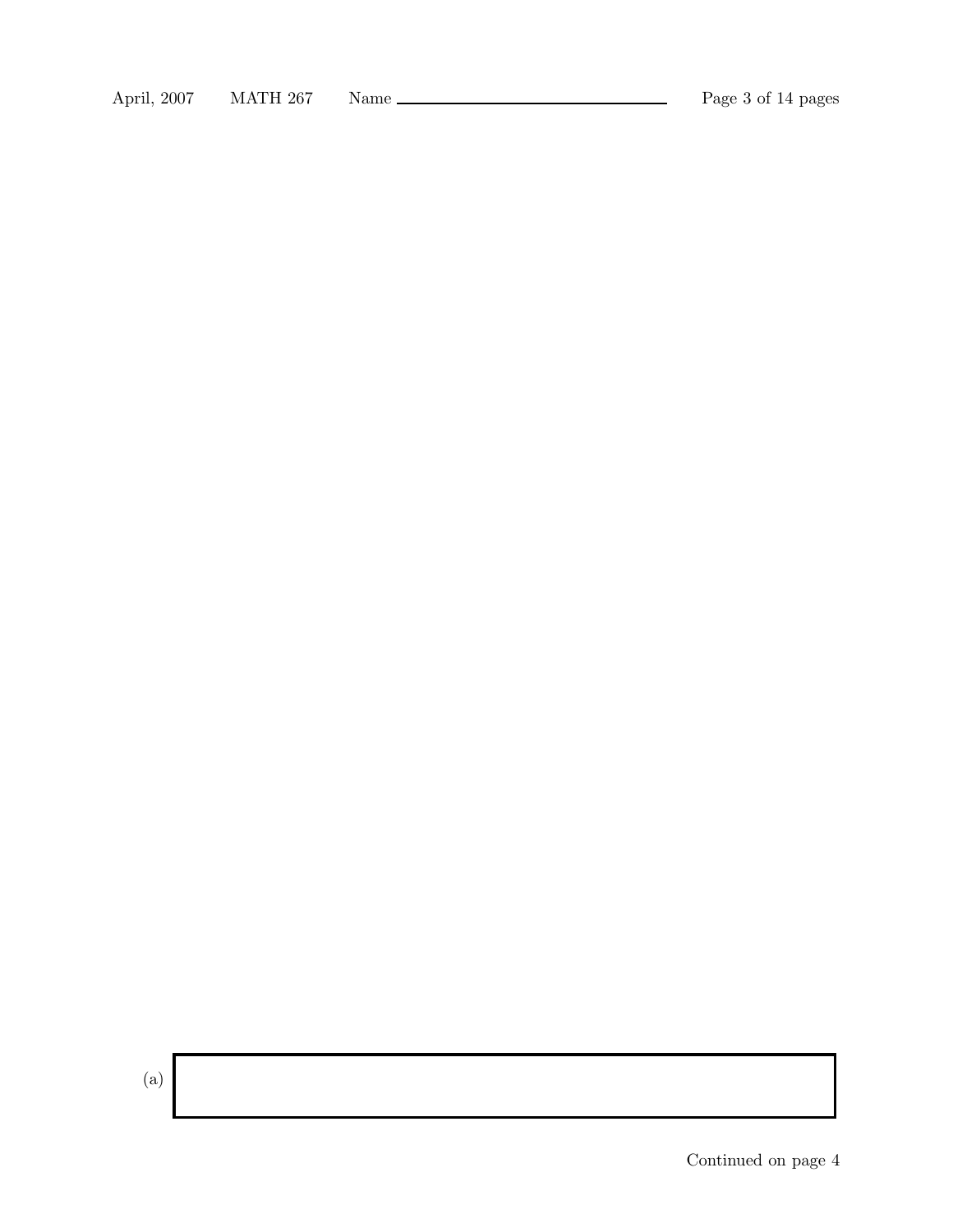- [20] **2.** Let  $g(x) = -x$  be defined for  $0 \le x \le 1$ .
	- (a) Extend  $g(x)$  as a periodic function of period 1. Find the Fourier series for  $g(x)$  in complex form.
	- (b) Extend  $g(x)$  as an odd function of period 2. Find the Fourier series for  $g(x)$  in terms of sines and cosines.
	- (c) One end  $(x = 0)$  of a copper bar  $(\alpha^2 = 1)$  of length 1 is maintained at 0°C while the other is at  $10^{\circ}$ C. Initially the entire bar is at  $0^{\circ}$ C. Find the temperature  $u(x,t)$  in the bar if  $u(x,t)$  satisfies

$$
u_t = u_{xx} \quad 0 \le x \le 1, \ t > 0
$$
  
 
$$
u(0, t) = 0 \qquad t > 0
$$
  
 
$$
u(1, t) = 10 \qquad t > 0
$$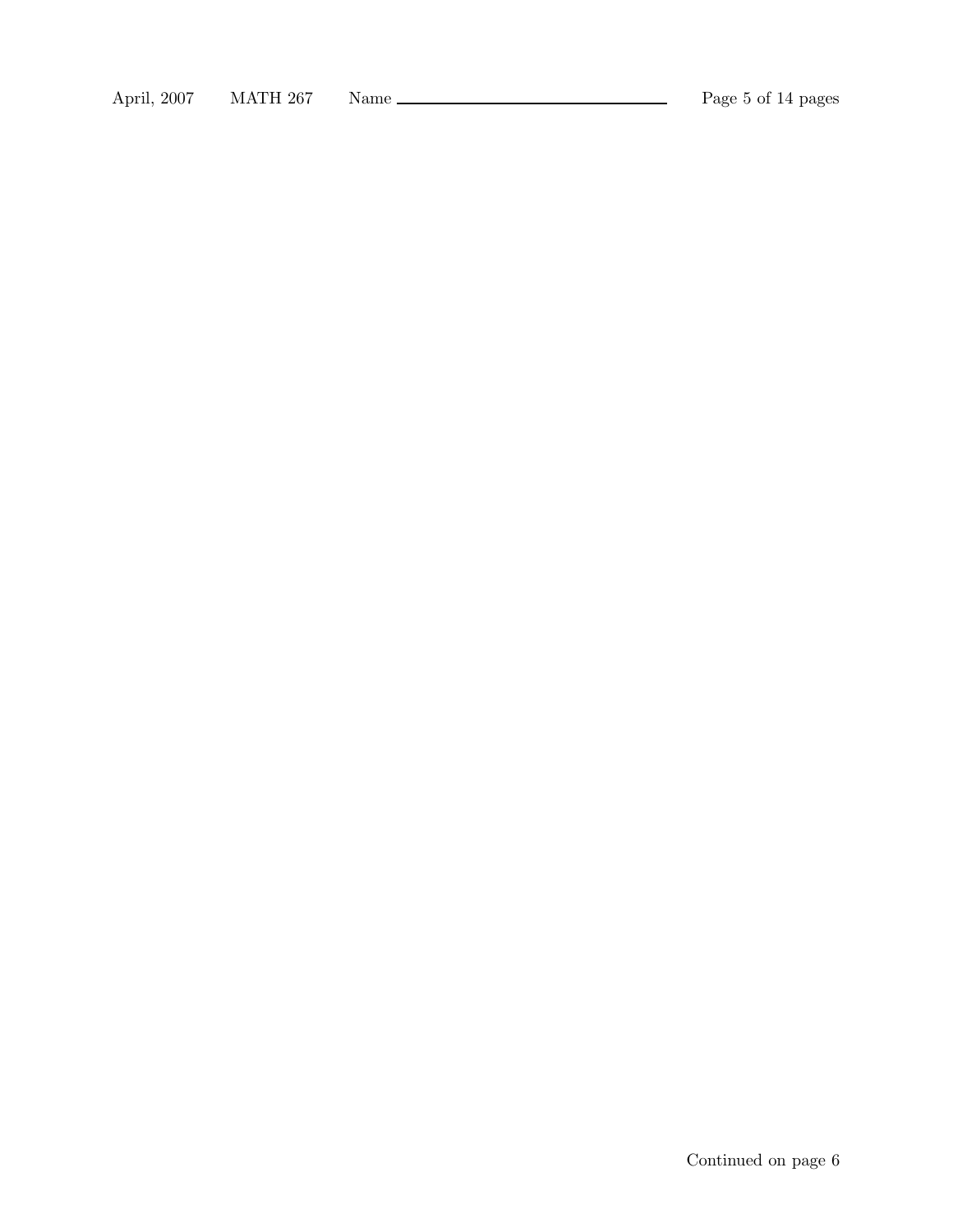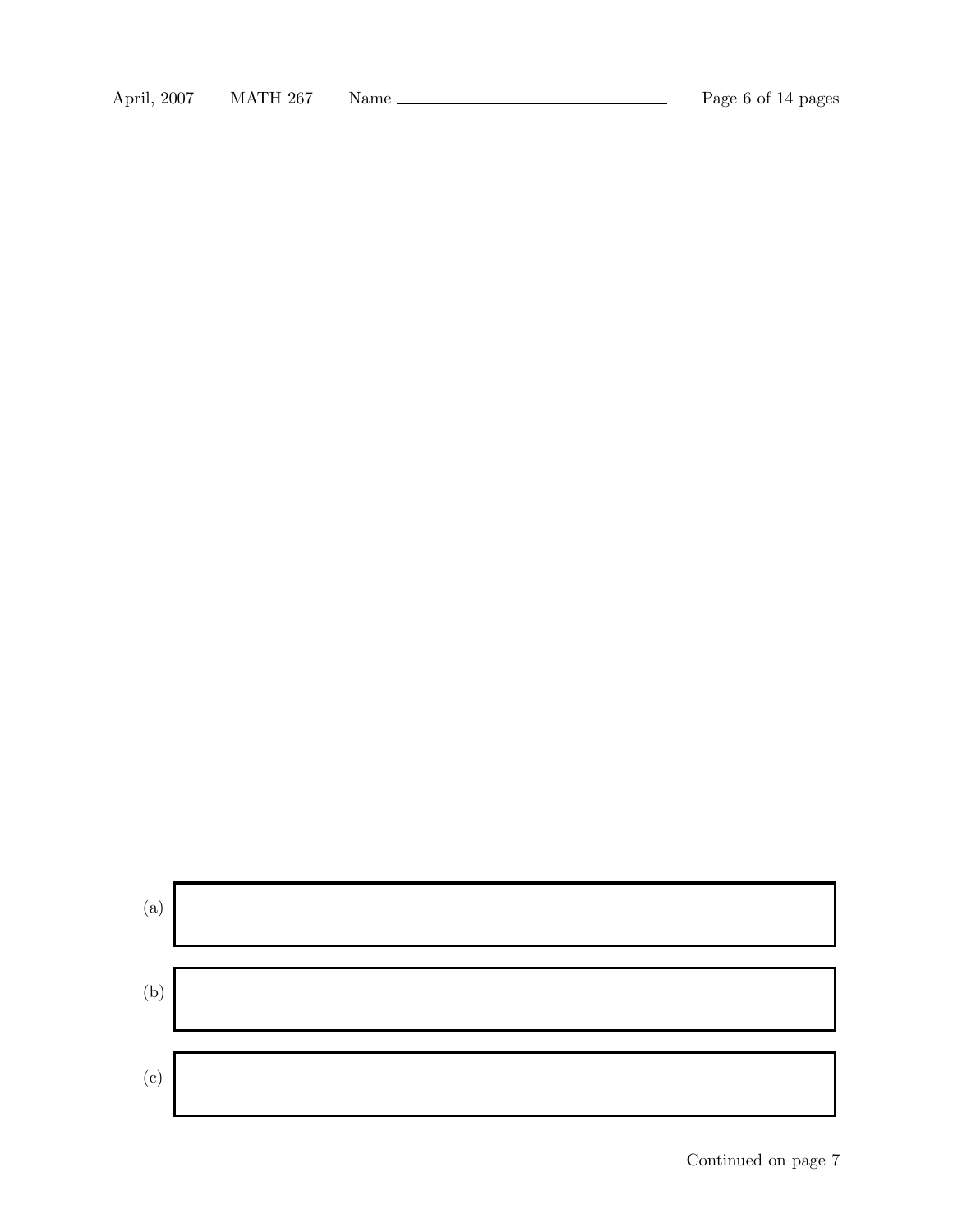[15] 3. (a) By direct integration, find the Fourier Transform of the function

$$
a(t) = \operatorname{rect}\left(\frac{t}{2}\right)\cos(\pi t).
$$

(b) Find the Fourier Transform of the function

$$
b(t) = \begin{cases} \cos(t) & \text{if } \pi < t < 3\pi \\ 0 & \text{elsewhere} \end{cases}
$$

(c) Find the Inverse Fourier Transform of

$$
\widehat{c}(\omega) = \frac{4}{2 + 3i\omega - \omega^2}
$$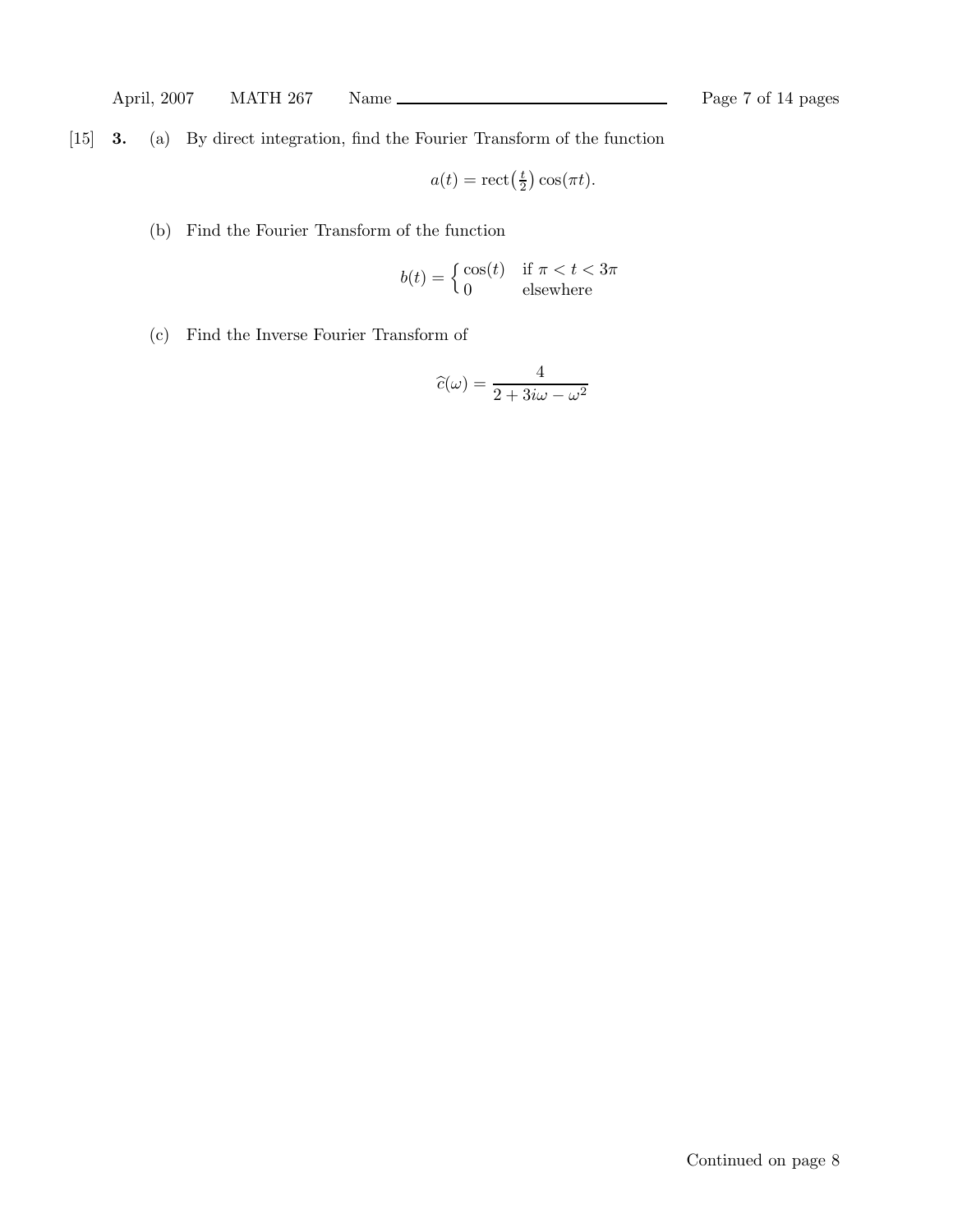

Continued on page 9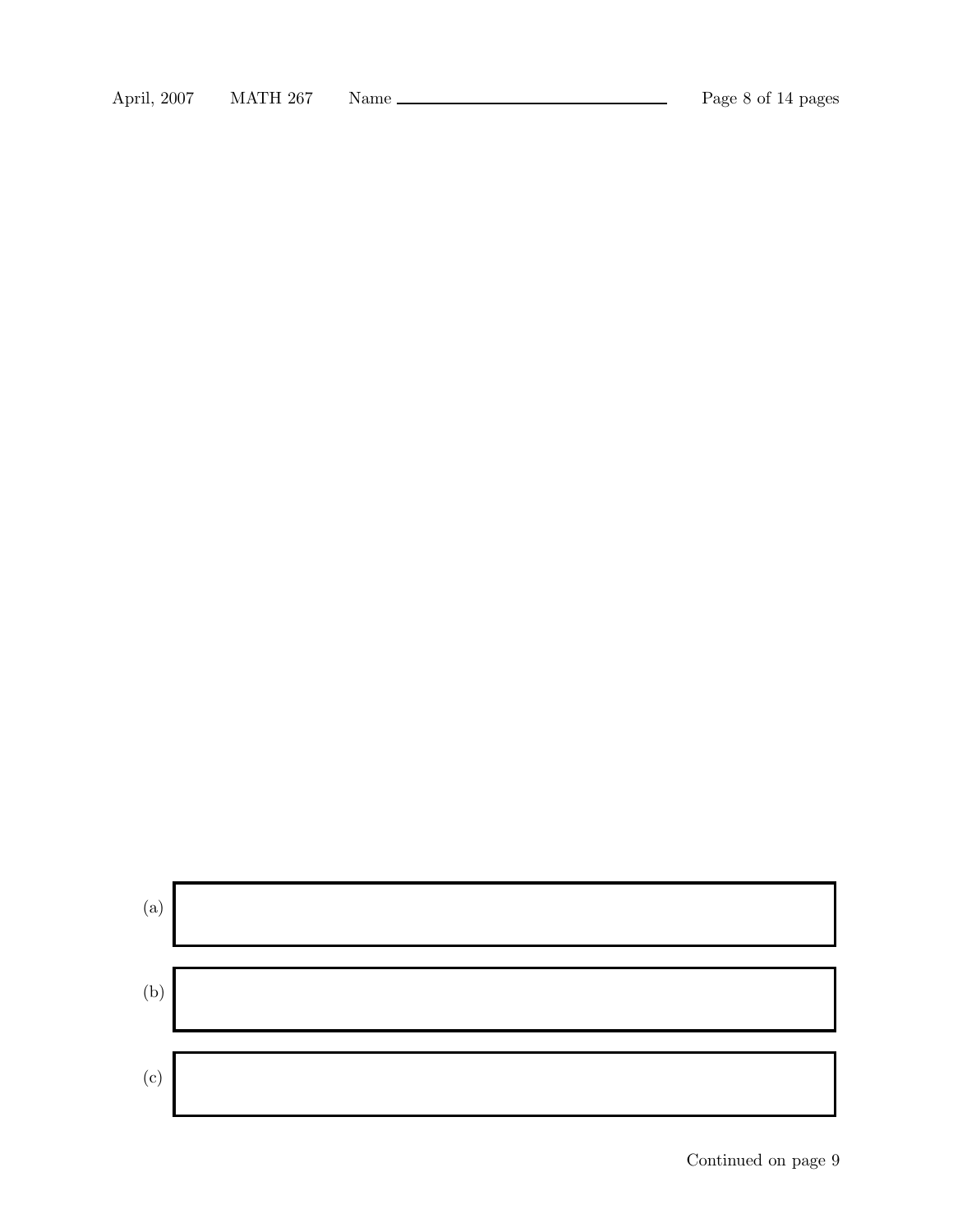#### [15] 4. In this problem you will analyze this circuit:



The input signal is a time-varying voltage  $x(t)$  and the output signal is the voltage  $y(t)$  measured across the inductor. Low-frequency signals face little opposition to flow through the inductor, so they get dissipated mostly by the resistor. High-frequency signals flow easily through the capacitor, so they also get dissipated by the resistor. But signals of some intermediate frequency are opposed by both reactive components, and produce large-amplitude outputs. The signals described above are related by the constant coefficient differential equation

$$
RLCy''(t) + Ly'(t) + Ry(t) = Lx'(t).
$$

(a) Let  $\hat{x}(\omega)$  and  $\hat{y}(\omega)$  be the Fourier transforms of  $x(t)$  and  $y(t)$ . Define

$$
H(\omega) = \frac{\widehat{y}(\omega)}{\widehat{x}(\omega)}, \qquad A(\omega) = |H(\omega)|, \qquad H(\omega) = A(\omega)e^{i\phi(\omega)}.
$$

Find simple algebraic expressions for  $H(\omega)$ ,  $A(\omega)$  and  $tan(\phi(\omega))$ .

(b) Use calculus to find the value of  $\omega > 0$  at which  $A(\omega)$  is maximized. This is the circuit's resonant frequency. Express your answer in terms of  $L, R$ , and  $C$ . [Hint: Maximize  $|A(\omega)|^2$ .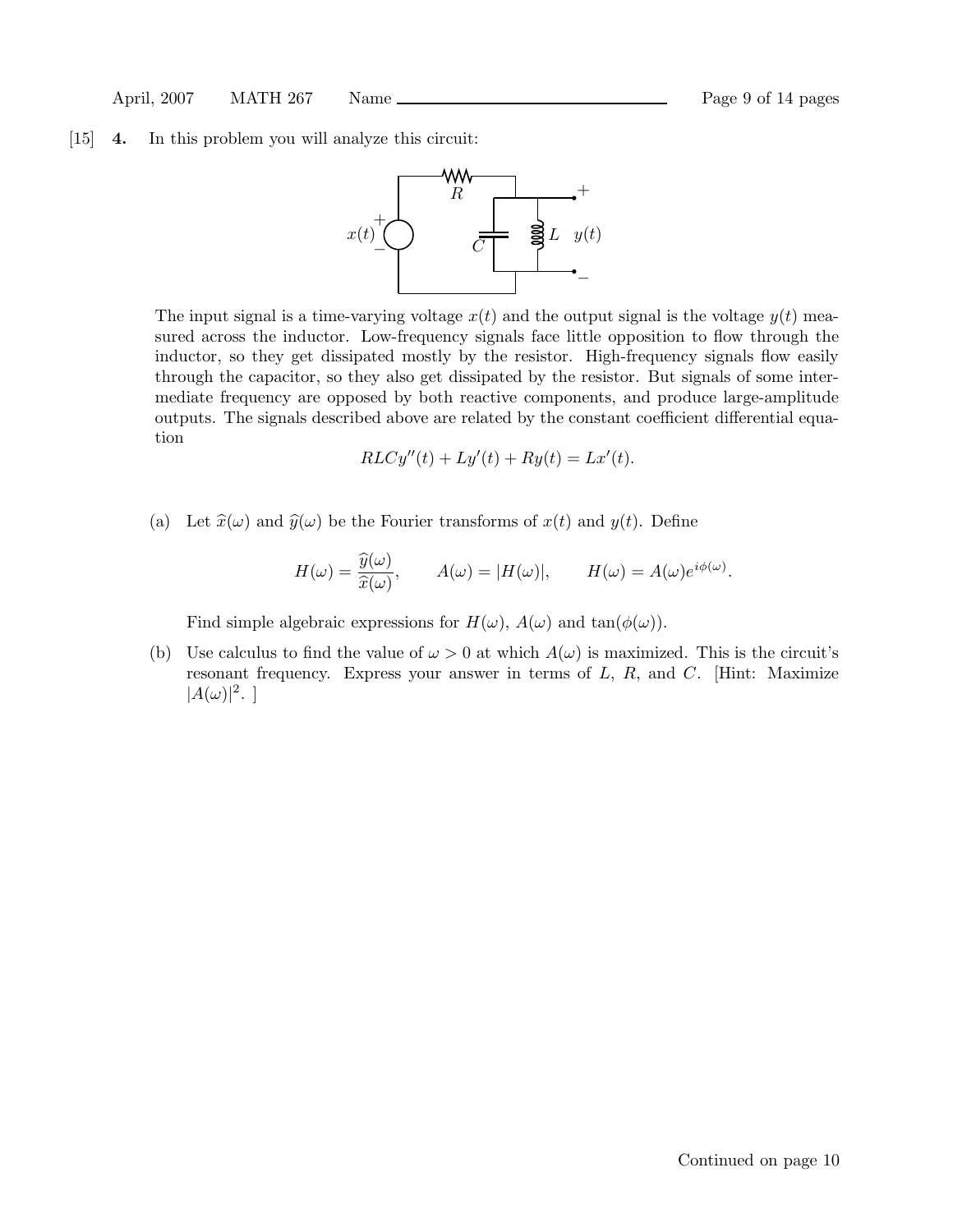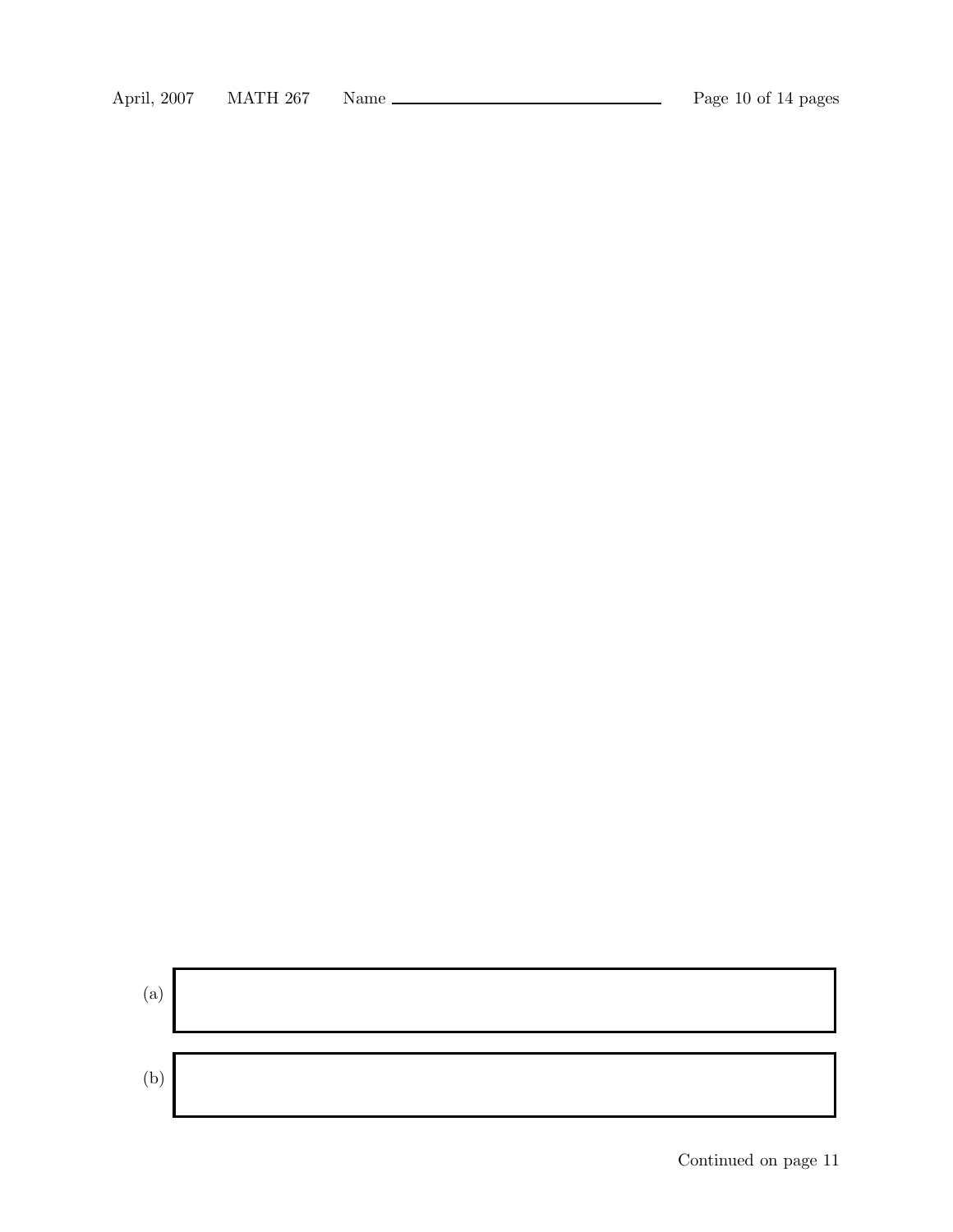[15] 5. Consider the discrete time signal

$$
x[n] = \sin \frac{\pi n}{2} \cos(\pi n)
$$

- (a) Is  $x[n]$  periodic? If so, find a period N.
- (b) Is the discrete Fourier transform  $\hat{x}[k]$  of this signal periodic? If so, find a period for  $\hat{x}[k]$ .
- (c) Find the discrete Fourier transform  $\widehat{x}[k]$  of this signal.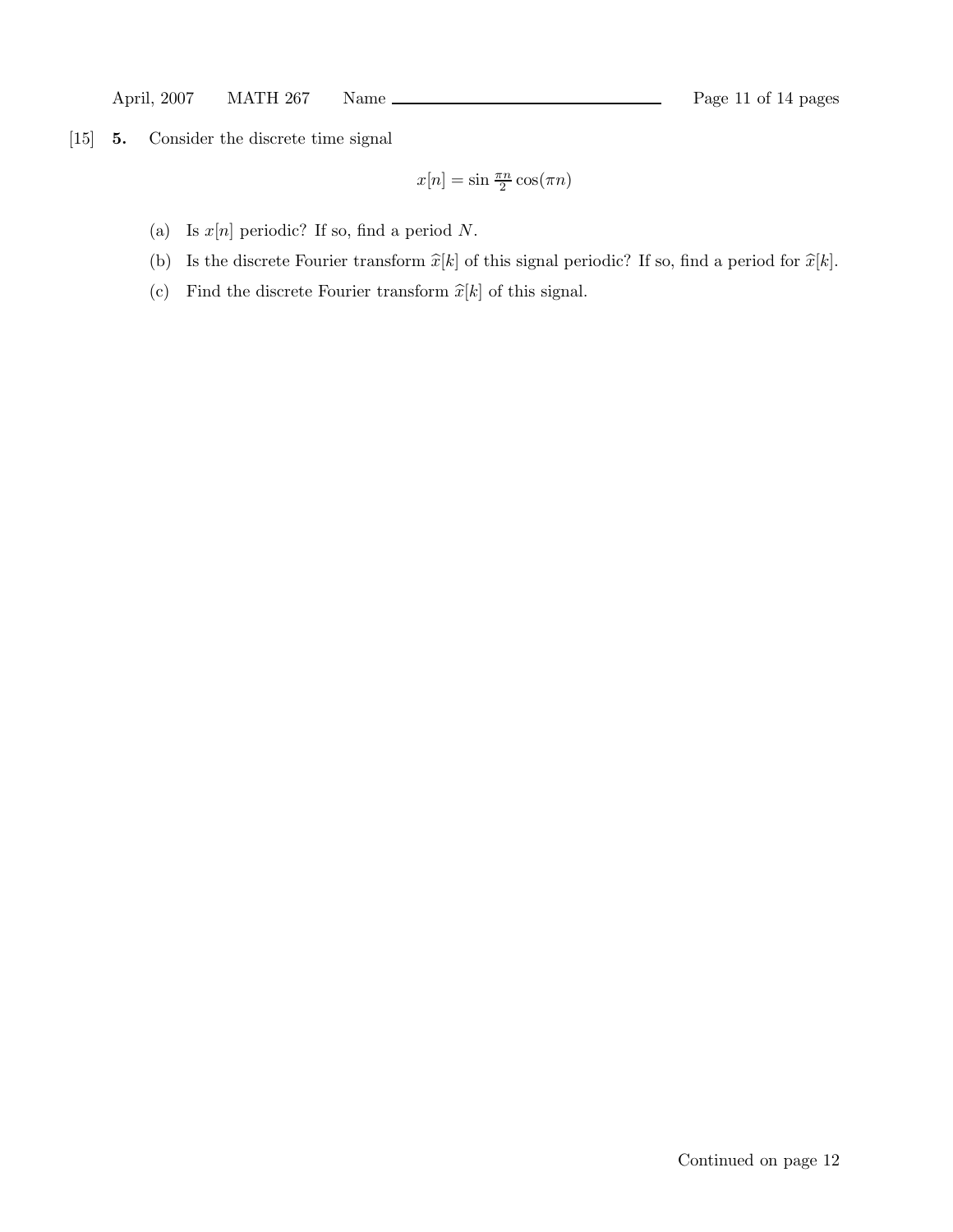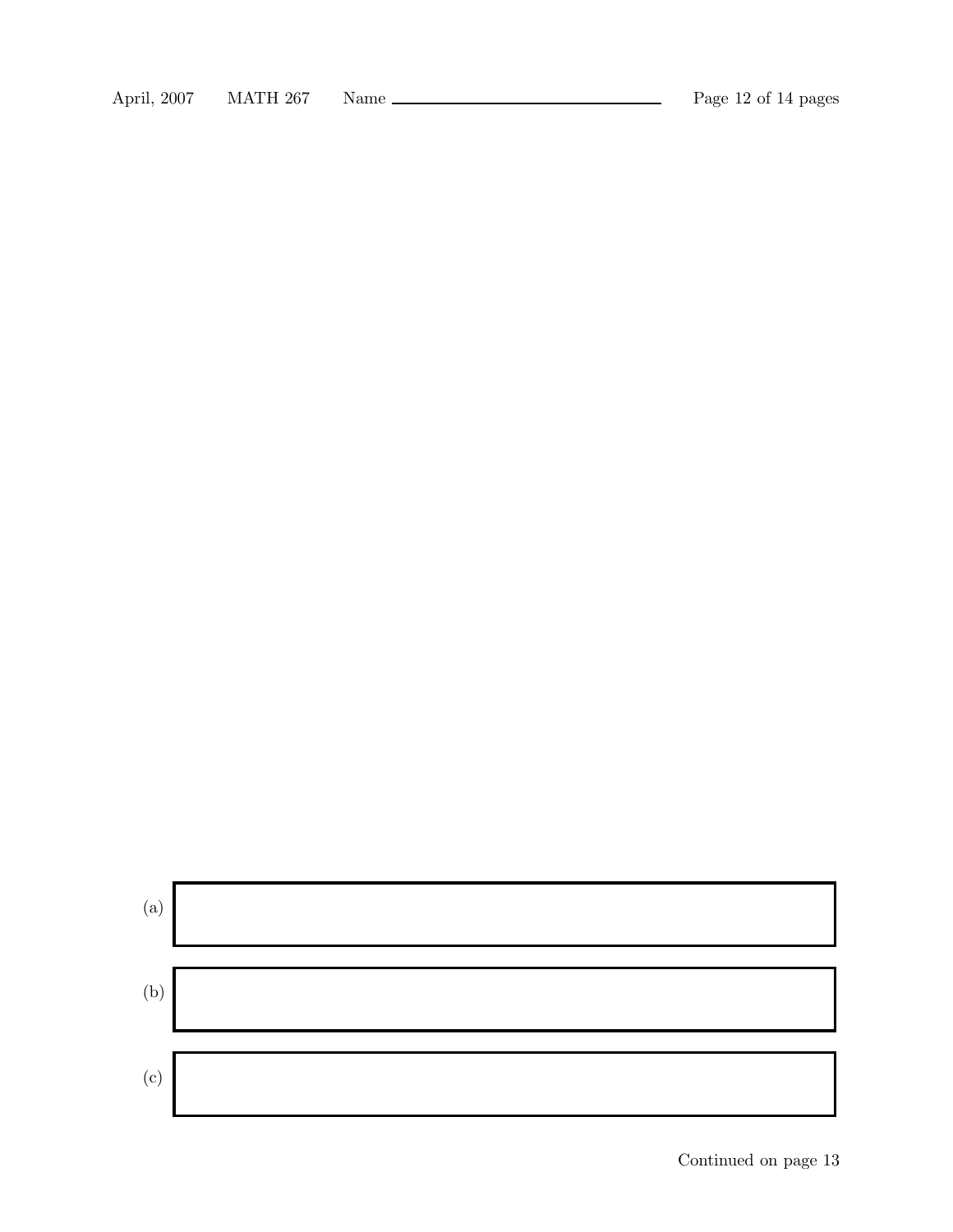[20] 6. Consider an LTI system for which

$$
y[n] + \frac{1}{4}y[n-1] - \frac{1}{8}y[n-2] = x[n]
$$

- (a) Use  $X(z)$  and  $Y(z)$  to denote the z-transforms of  $x[n]$  and  $y[n]$ , respectively. Express the z-transform of  $y[n] + \frac{1}{4}$  $\frac{1}{4}y[n-1]-\frac{1}{8}$  $\frac{1}{8}$  in terms of  $Y(z)$ .
- (b) Find the system function  $H(z) = \frac{Y(z)}{X(z)}$  $\frac{f(z)}{X(z)}$  for this system.
- (c) Plot the poles and zeroes of  $H(z)$  and indicate the region of convergence, assuming that the system is causal.
- (d) Using  $z$ -transforms, determine  $y[n]$  if

$$
x[n] = \left(\frac{1}{2}\right)^n u[n]
$$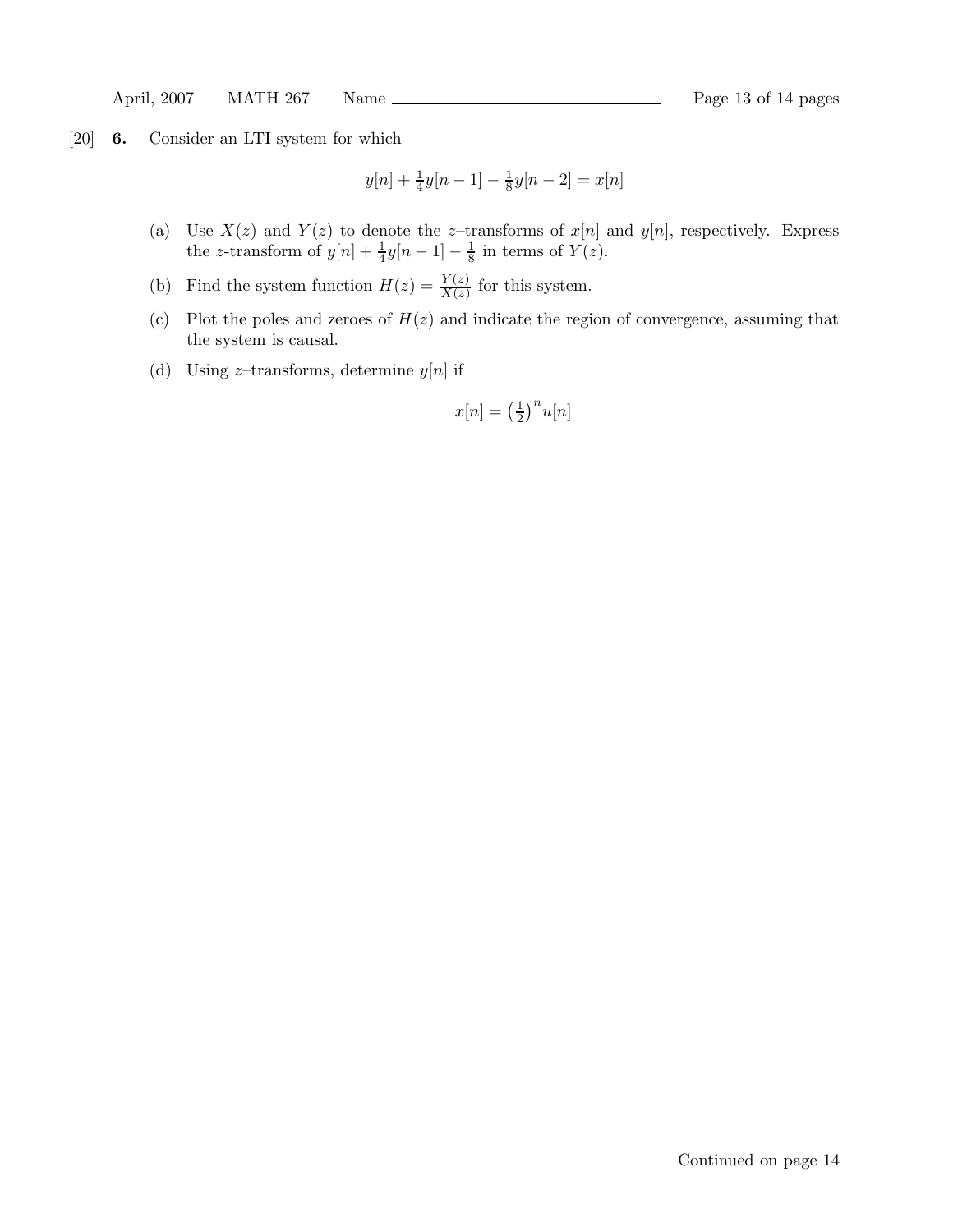